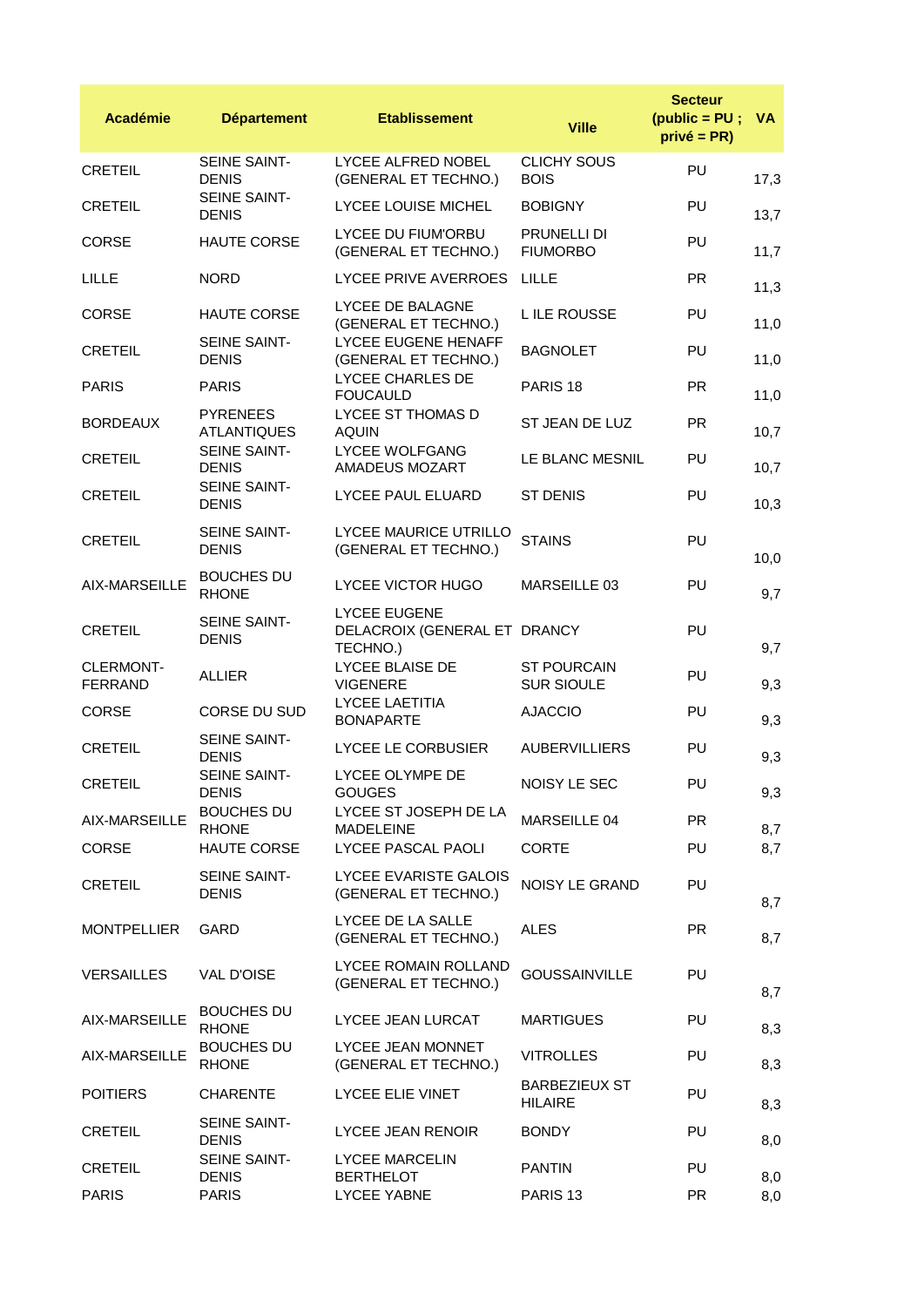| <b>PARIS</b>                       | <b>PARIS</b>                        | <b>LYCEE DIDEROT</b><br>(GENERAL ET TECHNO.)                            | PARIS <sub>19</sub>                    | PU        | 8,0 |
|------------------------------------|-------------------------------------|-------------------------------------------------------------------------|----------------------------------------|-----------|-----|
| <b>CRETEIL</b>                     | SEINE SAINT-<br><b>DENIS</b>        | LYCEE HENRI SELLIER<br>(GENERAL ET TECHNO.)                             | <b>LIVRY GARGAN</b>                    | PU        | 7,7 |
| <b>CRETEIL</b>                     | SEINE SAINT-<br><b>DENIS</b>        | LYCEE JEAN-BAPTISTE DE<br>LA SALLE                                      | <b>ST DENIS</b>                        | <b>PR</b> | 7,7 |
| LILLE                              | PAS DE CALAIS                       | <b>LYCEE VAUBAN</b><br>(GENERAL ET TECHNO.)                             | AIRE SUR LA LYS                        | PU        | 7,7 |
| <b>VERSAILLES</b>                  | <b>HAUTS DE SEINE</b>               | <b>LYCEE GALILEE</b><br>(GENERAL ET TECHNO.)                            | <b>GENNEVILLIERS</b>                   | PU        | 7,7 |
| <b>CRETEIL</b>                     | <b>SEINE SAINT-</b><br><b>DENIS</b> | LYCEE BLANCHE DE<br><b>CASTILLE</b>                                     | <b>VILLEMOMBLE</b>                     | <b>PR</b> | 7,3 |
| <b>MONTPELLIER</b>                 | <b>HERAULT</b>                      | <b>LYCEE LA TRINITE</b>                                                 | <b>BEZIERS</b>                         | <b>PR</b> | 7,3 |
| <b>PARIS</b>                       | <b>PARIS</b>                        | LYCEE SAINT-NICOLAS<br>(GENERAL ET TECHNO.)                             | PARIS <sub>06</sub>                    | <b>PR</b> | 7,3 |
| <b>PARIS</b>                       | <b>PARIS</b>                        | LYCEE PASSY-SAINT-<br><b>HONORE</b>                                     | PARIS <sub>16</sub>                    | <b>PR</b> | 7,3 |
| <b>STRASBOURG</b>                  | <b>HAUT RHIN</b>                    | <b>LYCEE FREDERIC</b><br><b>KIRSCHLEGER</b>                             | <b>MUNSTER</b>                         | PU        | 7,3 |
| <b>VERSAILLES</b>                  | <b>HAUTS DE SEINE</b>               | LYCEE MICHEL ANGE                                                       | <b>VILLENEUVE LA</b><br><b>GARENNE</b> | PU        | 7,3 |
| AIX-MARSEILLE                      | <b>BOUCHES DU</b><br><b>RHONE</b>   | LYCEE NOTRE DAME DE<br><b>SION</b>                                      | MARSEILLE 06                           | <b>PR</b> | 7,0 |
| AIX-MARSEILLE                      | <b>BOUCHES DU</b><br><b>RHONE</b>   | LYCEE DENIS DIDEROT<br>(GENERAL ET TECHNO.)                             | MARSEILLE 13                           | PU        | 7,0 |
| <b>LILLE</b>                       | <b>NORD</b>                         | LYCEE COLBERT<br>(GENERAL ET TECHNO.)                                   | <b>TOURCOING</b>                       | PU        | 7,0 |
| <b>LILLE</b>                       | PAS DE CALAIS                       | <b>LYCEE SAINT PAUL</b><br>(GENERAL ET TECHNO.)                         | <b>LENS</b>                            | <b>PR</b> | 7,0 |
| NANCY-METZ                         | <b>MEURTHE ET</b><br><b>MOSELLE</b> | LYCEE LA MALGRANGE                                                      | <b>JARVILLE LA</b><br>MALGRANGE        | <b>PR</b> | 7,0 |
| <b>VERSAILLES</b>                  | <b>YVELINES</b>                     | LYCEE FRANCOIS VILLON LES MUREAUX                                       |                                        | PU        | 7,0 |
| <b>CLERMONT-</b><br><b>FERRAND</b> | <b>HAUTE LOIRE</b>                  | LYCEE LA CHARTREUSE<br><b>PARADIS</b>                                   | <b>BRIVES</b><br>CHARENSAC             | <b>PR</b> | 6,7 |
| <b>CORSE</b>                       | CORSE DU SUD                        | LYCEE JEAN PAUL DE<br>ROCCA SERRA (GENERAL PORTO VECCHIO<br>ET TECHNO.) |                                        | PU        | 6,7 |
| <b>CRETEIL</b>                     | SEINE ET MARNE                      | LYCEE ST LAURENT-LA<br>PAIX NOTRE DAME                                  | <b>LAGNY SUR</b><br><b>MARNE</b>       | <b>PR</b> | 6,7 |
| <b>GRENOBLE</b>                    | <b>HAUTE SAVOIE</b>                 | <b>LYCEE SAINT JOSEPH</b>                                               | <b>THONES</b>                          | <b>PR</b> | 6,7 |
| <b>GRENOBLE</b>                    | <b>HAUTE SAVOIE</b>                 | LYCEE SAINT JOSEPH                                                      | <b>THONON LES</b><br><b>BAINS</b>      | <b>PR</b> | 6,7 |
| <b>GUYANE</b>                      | <b>GUYANE</b>                       | LYCEE GASTON<br><b>MONNERVILLE</b>                                      | <b>CAYENNE</b>                         | PU        | 6,7 |
| <b>LA REUNION</b>                  | <b>REUNION</b>                      | LYCEE JEAN HINGLO<br>(GENERAL ET TECHNO.)                               | LE PORT                                | PU        | 6,7 |
| <b>LILLE</b>                       | <b>NORD</b>                         | LYCEE NOTRE-DAME                                                        | <b>VALENCIENNES</b>                    | <b>PR</b> | 6,7 |
| <b>PARIS</b>                       | <b>PARIS</b>                        | <b>LYCEE TURGOT</b>                                                     | PARIS <sub>03</sub>                    | PU        | 6,7 |
| <b>PARIS</b>                       | <b>PARIS</b>                        | <b>LYCEE L'ASSOMPTION</b>                                               | PARIS <sub>16</sub>                    | <b>PR</b> | 6,7 |
| <b>STRASBOURG</b>                  | <b>BAS RHIN</b>                     | <b>LYCEE GEORGES IMBERT</b><br>(GENERAL ET TECHNO.)                     | <b>SARRE UNION</b>                     | PU        | 6,7 |
| <b>STRASBOURG</b>                  | <b>HAUT RHIN</b>                    | <b>LYCEE LAMBERT</b>                                                    | <b>MULHOUSE</b>                        | PU        | 6,7 |
| <b>CRETEIL</b>                     | <b>SEINE SAINT-</b><br><b>DENIS</b> | LYCEE VOILLAUME                                                         | <b>AULNAY SOUS</b><br><b>BOIS</b>      | PU        | 6,3 |
| <b>CRETEIL</b>                     | SEINE SAINT-<br><b>DENIS</b>        | LYCEE JACQUES FEYDER                                                    | <b>EPINAY SUR</b><br><b>SEINE</b>      | PU        | 6,3 |
| <b>CRETEIL</b>                     | VAL-DE-MARNE                        | LYCEE ROMAIN ROLLAND IVRY SUR SEINE                                     |                                        | <b>PU</b> | 6,3 |
|                                    |                                     |                                                                         |                                        |           |     |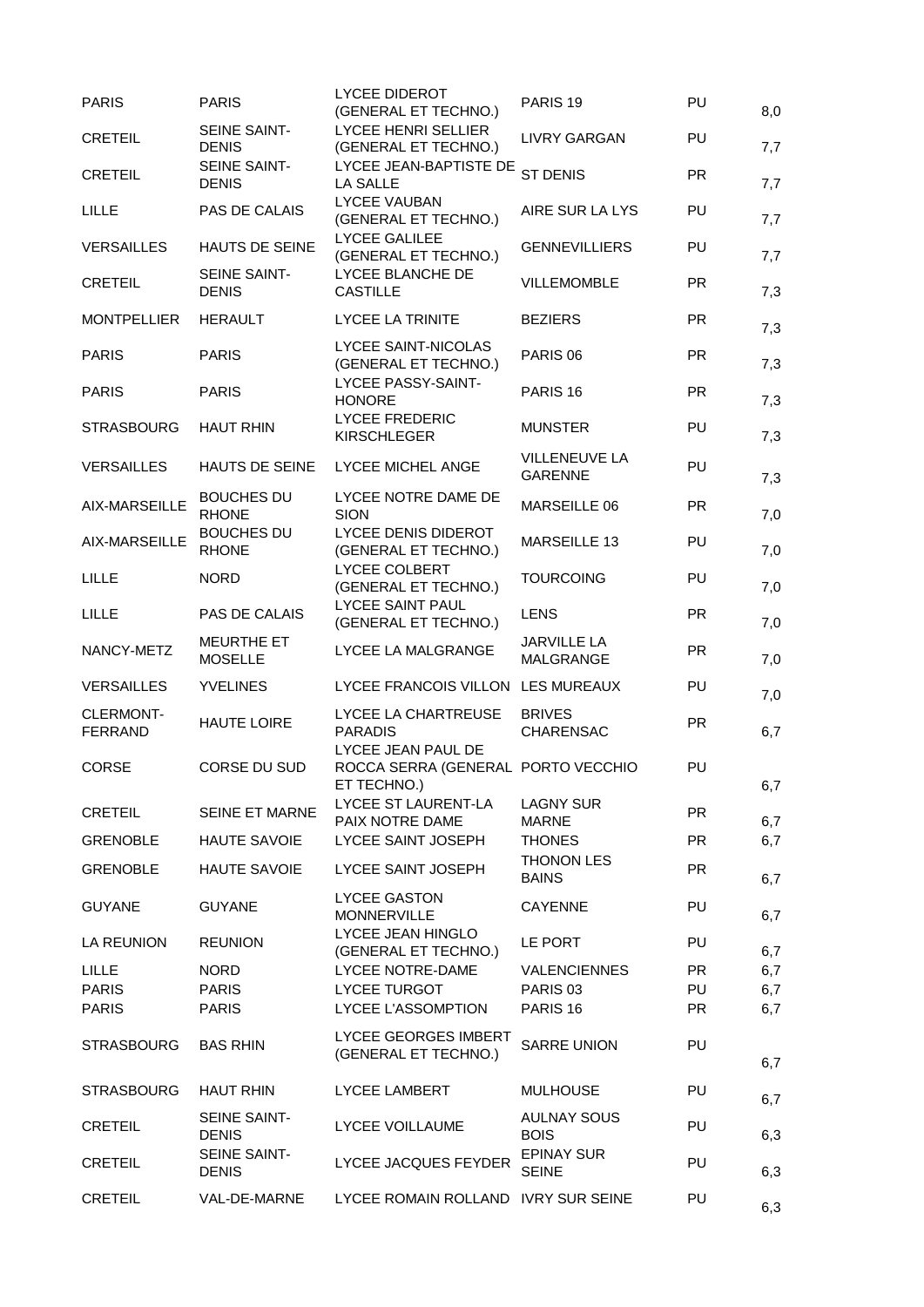| <b>DIJON</b>       | COTE D'OR                           | LYCEE SIMONE WEIL<br>(GENERAL ET TECHNO.)                 | <b>DIJON</b>                        | PU        | 6,3 |
|--------------------|-------------------------------------|-----------------------------------------------------------|-------------------------------------|-----------|-----|
| <b>GRENOBLE</b>    | ARDECHE                             | <b>LYCEE SAINT DENIS</b>                                  | <b>ANNONAY</b>                      | <b>PR</b> | 6,3 |
| <b>GRENOBLE</b>    | <b>ISERE</b>                        | <b>LYCEE GALILEE</b><br>(GENERAL ET TECHNO.)              | <b>VIENNE</b>                       | PU        | 6,3 |
| <b>LILLE</b>       | <b>NORD</b>                         | <b>LYCEE SAINT LUC</b>                                    | <b>CAMBRAI</b>                      | <b>PR</b> | 6,3 |
| <b>LILLE</b>       | <b>NORD</b>                         | LYCEE EUGENE THOMAS<br>(GENERAL ET TECHNO.)               | LE QUESNOY                          | <b>PU</b> | 6,3 |
| <b>MONTPELLIER</b> | <b>GARD</b>                         | LYCEE ST VINCENT DE<br><b>PAUL</b>                        | <b>NIMES</b>                        | <b>PR</b> | 6,3 |
| <b>PARIS</b>       | <b>PARIS</b>                        | ECOLE INTERNATIONAL<br><b>BILINGUE</b>                    | PARIS <sub>17</sub>                 | <b>PR</b> | 6,3 |
| <b>STRASBOURG</b>  | <b>BAS RHIN</b>                     | <b>LYCEE STANISLAS</b><br>(GENERAL ET TECHNO.)            | <b>WISSEMBOURG</b>                  | PU        | 6,3 |
| <b>VERSAILLES</b>  | <b>ESSONNE</b>                      | LYCEE CLEMENT ADER<br>(GENERAL ET TECHNO.)                | <b>ATHIS MONS</b>                   | <b>PU</b> | 6,3 |
| AIX-MARSEILLE      | <b>BOUCHES DU</b><br><b>RHONE</b>   | <b>ECOLE MILITAIRE</b><br><b>PREPARATOIRE</b>             | AIX EN<br><b>PROVENCE</b>           | PU        | 6,0 |
| AIX-MARSEILLE      | <b>BOUCHES DU</b><br><b>RHONE</b>   | <b>LYCEE STE MARIE</b>                                    | <b>AUBAGNE</b>                      | <b>PR</b> | 6,0 |
| <b>AMIENS</b>      | <b>AISNE</b>                        | <b>LYCEE EUROPEEN</b>                                     | <b>VILLERS</b><br><b>COTTERETS</b>  | PU        | 6,0 |
| <b>CRETEIL</b>     | <b>SEINE SAINT-</b><br><b>DENIS</b> | LYCEE CHARLES DE<br><b>GAULLE</b>                         | <b>ROSNY SOUS</b><br><b>BOIS</b>    | <b>PU</b> | 6,0 |
| <b>CRETEIL</b>     | SEINE SAINT-<br><b>DENIS</b>        | LYCEE LEONARD DE<br>VINCI (GENERAL ET<br>TECHNO.)         | <b>TREMBLAY EN</b><br><b>FRANCE</b> | PU        | 6,0 |
| <b>CRETEIL</b>     | VAL-DE-MARNE                        | LYCEE PAULINE ROLAND<br>(GENERAL ET TECHNO.)              | <b>CHEVILLY LARUE</b>               | PU        | 6,0 |
| <b>CRETEIL</b>     | VAL-DE-MARNE                        | LYCEE ANTOINE DE SAINT<br>EXUPERY (GENERAL ET<br>TECHNO.) | <b>CRETEIL</b>                      | PU        | 6,0 |
| <b>MONTPELLIER</b> | GARD                                | LYCEE ANDRE CHAMSON<br>(GENERAL ET TECHNO.)               | <b>LE VIGAN</b>                     | PU        | 6,0 |
| <b>MONTPELLIER</b> | <b>HERAULT</b>                      | LYCEE SAINT-JOSEPH<br>(GENERAL ET TECHNO.)                | <b>SETE</b>                         | <b>PR</b> | 6,0 |
| <b>STRASBOURG</b>  | <b>BAS RHIN</b>                     | LYCEE LOUIS PASTEUR                                       | <b>STRASBOURG</b>                   | PU        | 6,0 |
| <b>STRASBOURG</b>  | <b>BAS RHIN</b>                     | <b>LYCEE SECTIONS</b><br><b>INTERNATIONALES</b>           | <b>STRASBOURG</b>                   | PU        | 6,0 |
| <b>VERSAILLES</b>  | <b>YVELINES</b>                     | LYCEE JEAN VILAR                                          | <b>PLAISIR</b>                      | <b>PU</b> | 6,0 |
| AIX-MARSEILLE      | <b>BOUCHES DU</b><br><b>RHONE</b>   | <b>LYCEE L'OLIVIER -</b><br>ROBERT COFFY                  | MARSEILLE 12                        | <b>PR</b> | 5,7 |
| AIX-MARSEILLE      | <b>BOUCHES DU</b><br><b>RHONE</b>   | <b>LYCEE SEVIGNE</b>                                      | MARSEILLE 13                        | <b>PR</b> | 5,7 |
| <b>CORSE</b>       | <b>HAUTE CORSE</b>                  | LYCEE PAUL VINCENSINI                                     | <b>BASTIA</b>                       | PU        | 5,7 |
| <b>CRETEIL</b>     | <b>SEINE SAINT-</b><br><b>DENIS</b> | LYCEE SUGER (GENERAL<br>ET TECHNO.)                       | ST DENIS                            | PU        | 5,7 |
| LA REUNION         | <b>REUNION</b>                      | LYCEE LE VERGER                                           | <b>STE MARIE</b>                    | PU        | 5,7 |
| <b>LILLE</b>       | <b>NORD</b>                         | LYCEE JOSEPH MARIE<br>JACQUARD (GENERAL ET<br>TECHNO.)    | <b>CAUDRY</b>                       | PU        | 5,7 |
| <b>POITIERS</b>    | <b>CHARENTE</b><br><b>MARITIME</b>  | LYCEE LOUIS AUDOUIN<br>DUBREUIL (GENERAL ET<br>TECHNO.)   | ST JEAN D<br>ANGELY                 | <b>PU</b> | 5,7 |
| <b>STRASBOURG</b>  | <b>HAUT RHIN</b>                    | LYCEE DON BOSCO                                           | <b>LANDSER</b>                      | <b>PR</b> | 5,7 |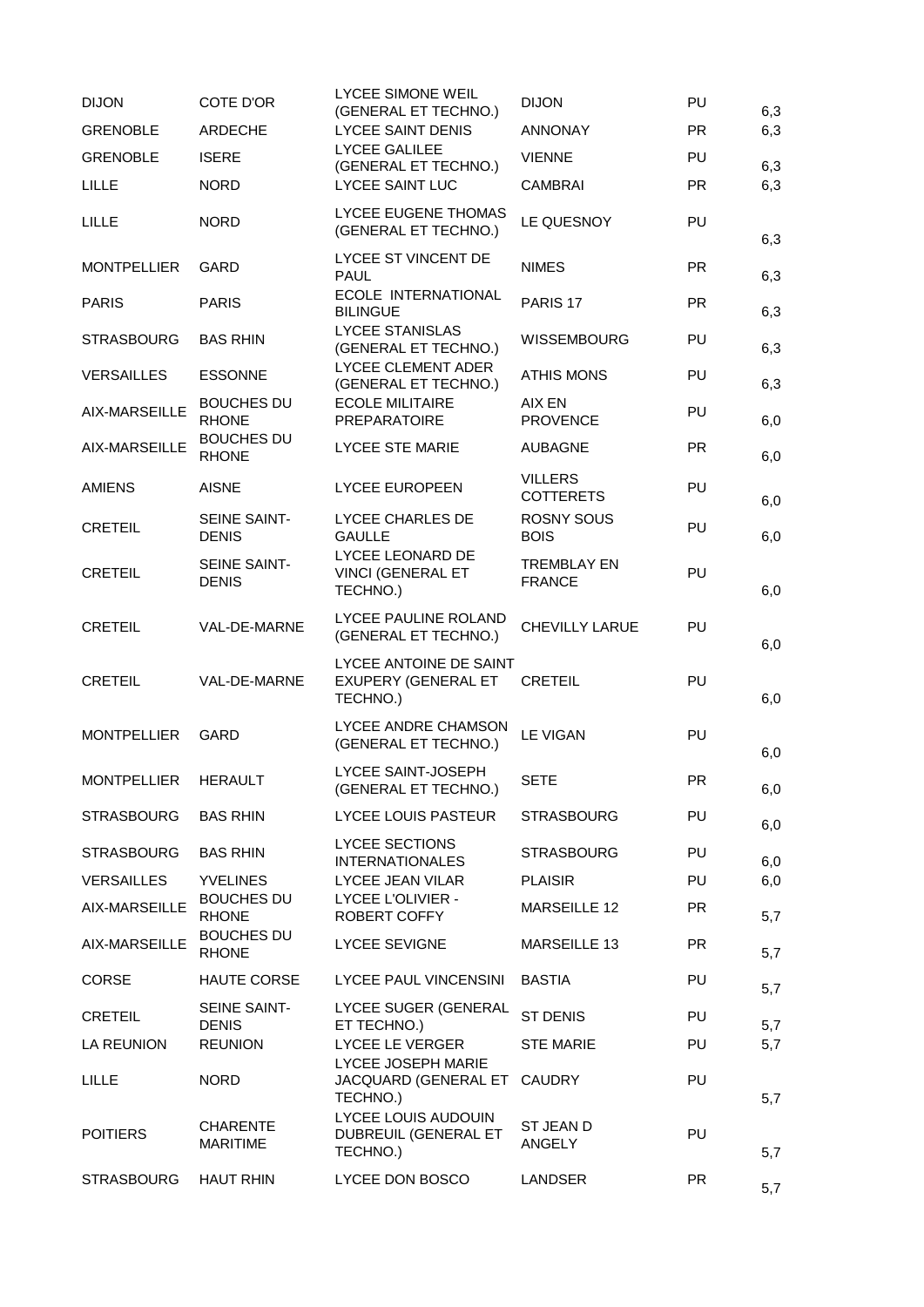| <b>STRASBOURG</b>           | <b>HAUT RHIN</b>                    | <b>LYCEE RIBEAUPIERRE</b>                               | <b>RIBEAUVILLE</b>                   | PU        | 5,7 |
|-----------------------------|-------------------------------------|---------------------------------------------------------|--------------------------------------|-----------|-----|
| <b>TOULOUSE</b>             | <b>ARIEGE</b>                       | LYCEE (GENERAL ET<br>TECHNO.)                           | <b>MIREPOIX</b>                      | PU        | 5,7 |
| <b>VERSAILLES</b>           | <b>ESSONNE</b>                      | LYCEE ALBERT EINSTEIN                                   | <b>STE GENEVIEVE</b><br>DES BOIS CED | PU        | 5,7 |
| <b>VERSAILLES</b>           | <b>VAL D'OISE</b>                   | LYCEE LA SALLE - SAINT<br><b>ROSAIRE</b>                | <b>SARCELLES</b>                     | <b>PR</b> | 5,7 |
| <b>VERSAILLES</b>           | <b>YVELINES</b>                     | LYCEE LEOPOLD SEDAR<br>SENGHOR (GENERAL ET<br>TECHNO.)  | <b>MAGNANVILLE</b>                   | PU        | 5,7 |
| <b>VERSAILLES</b>           | <b>YVELINES</b>                     | LYCEE INTERNATIONAL                                     | <b>ST GERMAIN EN</b><br>LAYE         | PU        | 5,7 |
| AIX-MARSEILLE               | <b>BOUCHES DU</b><br><b>RHONE</b>   | <b>LYCEE MELIZAN</b>                                    | <b>MARSEILLE 11</b>                  | <b>PR</b> | 5,3 |
| <b>AMIENS</b>               | <b>OISE</b>                         | LYCEE ANDRE MALRAUX                                     | <b>MONTATAIRE</b>                    | PU        | 5,3 |
| <b>CRETEIL</b>              | SEINE ET MARNE                      | LYCEE LA FAYETTE<br>(GENERAL ET TECHNO.)                | <b>CHAMPAGNE SUR</b><br><b>SEINE</b> | PU        | 5,3 |
| <b>GRENOBLE</b>             | <b>ISERE</b>                        | <b>LYCEE ROBIN</b>                                      | <b>VIENNE</b>                        | <b>PR</b> | 5,3 |
| <b>GUYANE</b>               | <b>GUYANE</b>                       | LYCEE LUMINA SOPHIE<br>(GENERAL ET TECHNO.)             | ST LAURENT DU<br><b>MARONI</b>       | PU        | 5,3 |
| <b>LILLE</b>                | <b>NORD</b>                         | LYCEE E.P.I.D.                                          | <b>DUNKERQUE</b>                     | <b>PR</b> | 5,3 |
| LILLE                       | <b>NORD</b>                         | LYCEE EIC LICP                                          | <b>TOURCOING</b>                     | <b>PR</b> | 5,3 |
| <b>NICE</b>                 |                                     | ALPES MARITIMES LYCEE MONT SAINT JEAN                   | <b>ANTIBES</b>                       | <b>PR</b> | 5,3 |
| <b>NICE</b>                 | ALPES MARITIMES LYCEE FENELON       |                                                         | <b>GRASSE</b>                        | <b>PR</b> | 5,3 |
| <b>RENNES</b>               | <b>FINISTERE</b>                    | <b>LYCEE PAUL SERUSIER</b><br>(GENERAL ET TECHNO.)      | <b>CARHAIX</b><br><b>PLOUGUER</b>    | PU        | 5,3 |
| <b>RENNES</b>               | <b>FINISTERE</b>                    | LYCEE YVES THEPOT<br>(GENERAL ET TECHNO.)               | <b>QUIMPER</b>                       | PU        | 5,3 |
| AIX-MARSEILLE               | <b>BOUCHES DU</b><br><b>RHONE</b>   | LYCEE MEDITERRANEE<br>(DE LA) (GENERAL ET<br>TECHNO.)   | LA CIOTAT                            | PU        | 5,0 |
| <b>BORDEAUX</b>             | <b>DORDOGNE</b>                     | LYCEE ST JOSEPH                                         | <b>PERIGUEUX</b>                     | <b>PR</b> | 5,0 |
| CLERMONT-<br><b>FERRAND</b> | PUY DE DOME                         | LYCEE BLAISE PASCAL<br>(GENERAL ET TECHNO.)             | AMBERT                               | PU        | 5,0 |
| <b>CRETEIL</b>              | SEINE ET MARNE                      | LYCEE RENE DESCARTES CHAMPS SUR<br>(GENERAL ET TECHNO.) | <b>MARNE</b>                         | PU        | 5,0 |
| <b>CRETEIL</b>              | SEINE ET MARNE                      | <b>LYCEE EMILY BRONTE</b>                               | <b>LOGNES</b>                        | PU        | 5,0 |
| <b>CRETEIL</b>              | <b>SEINE SAINT-</b><br><b>DENIS</b> | <b>LYCEE ESPERANCE</b>                                  | <b>AULNAY SOUS</b><br><b>BOIS</b>    | <b>PR</b> | 5,0 |
| <b>CRETEIL</b>              | VAL-DE-MARNE                        | LYCEE NOTRE DAME DES<br><b>MISSIONS</b>                 | <b>CHARENTON LE</b><br><b>PONT</b>   | <b>PR</b> | 5,0 |
| <b>CRETEIL</b>              | VAL-DE-MARNE                        | <b>LYCEE CONDORCET</b><br>(GENERAL ET TECHNO.)          | LA VARENNE ST<br><b>HILAIRE CEDE</b> | PU        | 5,0 |
| <b>CRETEIL</b>              | VAL-DE-MARNE                        | LYCEE ALBERT DE MUN                                     | <b>NOGENT SUR</b><br><b>MARNE</b>    | <b>PR</b> | 5,0 |
| <b>DIJON</b>                | SAONE ET LOIRE                      | <b>LYCEE MILITAIRE</b><br>(GENERAL ET TECHNO.)          | <b>AUTUN</b>                         | <b>PU</b> | 5,0 |
| <b>GRENOBLE</b>             | ARDECHE                             | LYCEE DU SACRE COEUR<br>(GENERAL ET TECHNO.)            | <b>TOURNON SUR</b><br><b>RHONE</b>   | <b>PR</b> | 5,0 |
| LA REUNION                  | <b>REUNION</b>                      | <b>LYCEE AMIRAL PIERRE</b><br><b>BOUVET</b>             | <b>ST BENOIT</b>                     | <b>PU</b> | 5,0 |
| <b>LA REUNION</b>           | <b>REUNION</b>                      | LYCEE DE VINCENDO<br>(GENERAL ET TECHNO.)               | <b>ST JOSEPH</b>                     | <b>PU</b> | 5,0 |
| <b>LYON</b>                 | <b>RHONE</b>                        | LYCEE NOTRE DAME DES<br><b>MINIMES</b>                  | LYON 05                              | <b>PR</b> | 5,0 |
| <b>MARTINIQUE</b>           | <b>MARTINIQUE</b>                   | LYCEE ST JOSEPH DE<br><b>CLUNY</b>                      | FORT DE FRANCE                       | <b>PR</b> | 5,0 |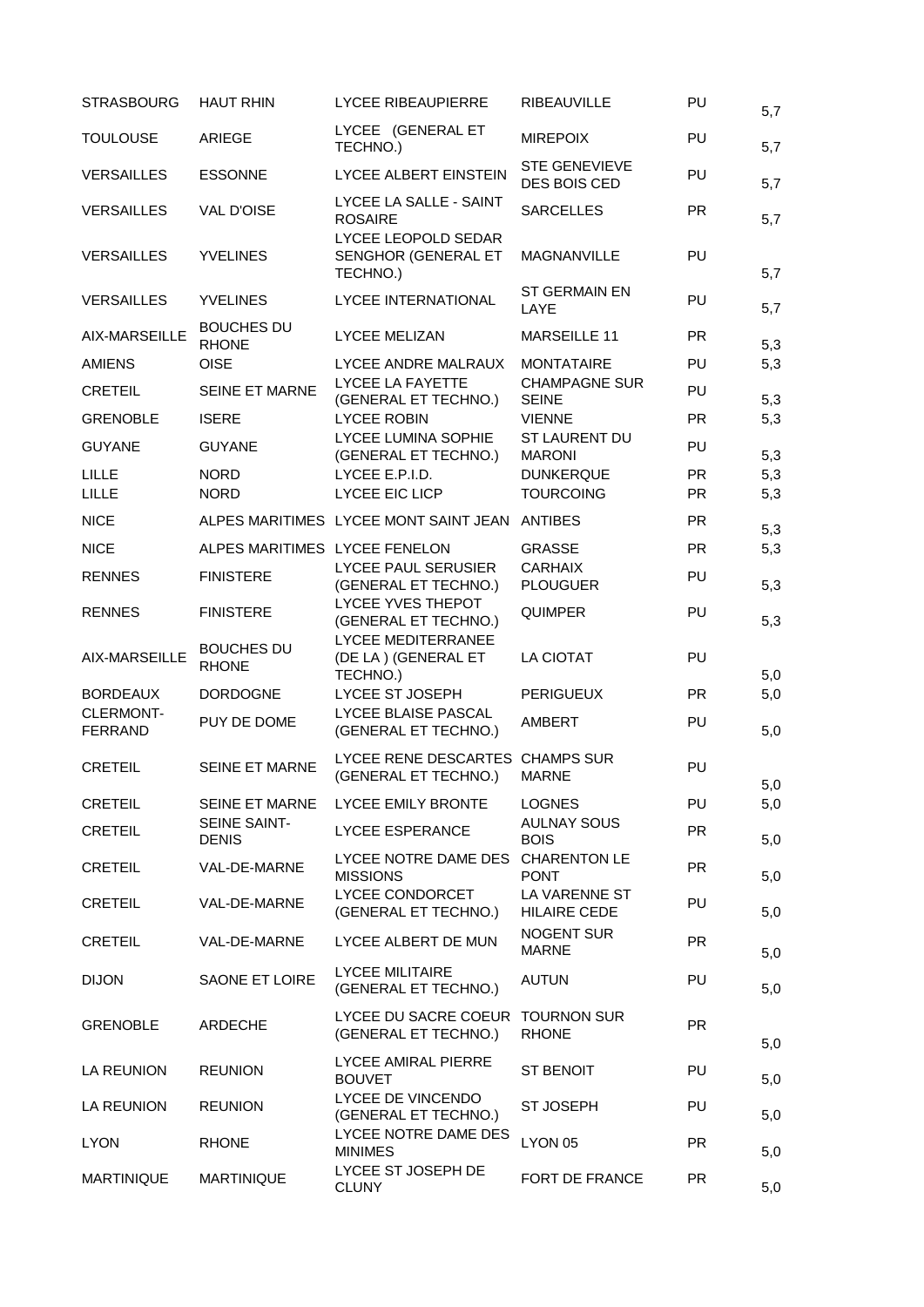| <b>MONTPELLIER</b>              | <b>HERAULT</b>                       | <b>LYCEE NEVERS</b><br>(GENERAL ET TECHNO.)                           | <b>MONTPELLIER</b>                        | <b>PR</b> | 5,0 |
|---------------------------------|--------------------------------------|-----------------------------------------------------------------------|-------------------------------------------|-----------|-----|
| <b>MONTPELLIER</b>              | <b>HERAULT</b>                       | LYCEE PAUL VALERY                                                     | <b>SETE</b>                               | <b>PU</b> | 5,0 |
| NANCY-METZ                      | <b>MOSELLE</b>                       | <b>LYCEE LOUIS CASIMIR</b><br><b>TEYSSIER (GENERAL ET</b><br>TECHNO.) | <b>BITCHE</b>                             | PU        | 5,0 |
| <b>ORLEANS-</b><br><b>TOURS</b> | <b>CHER</b>                          | LYCEE PIERRE-EMILE<br>MARTIN (GENERAL ET<br>TECHNO.)                  | <b>BOURGES</b>                            | PU        | 5,0 |
| <b>PARIS</b>                    | <b>PARIS</b>                         | LYCEE JANSON DE SAILLY PARIS 16                                       |                                           | PU        | 5,0 |
| <b>PARIS</b>                    | <b>PARIS</b>                         | <b>LYCEE STE URSULE-</b><br><b>LOUISE BETTIGNIES</b>                  | PARIS <sub>17</sub>                       | <b>PR</b> | 5,0 |
| <b>RENNES</b>                   | <b>MORBIHAN</b>                      | LYCEE JEANNE D'ARC-ST<br><b>IVY</b>                                   | <b>PONTIVY</b>                            | <b>PR</b> | 5,0 |
| <b>STRASBOURG</b>               | <b>BAS RHIN</b>                      | LYCEE HEINRICH-NESSEL<br>(GENERAL ET TECHNO.)                         | <b>HAGUENAU</b>                           | PU        | 5,0 |
| <b>STRASBOURG</b>               | <b>HAUT RHIN</b>                     | LYCEE JEAN JACQUES<br>HENNER (GENERAL ET<br>TECHNO.)                  | <b>ALTKIRCH</b>                           | PU        | 5,0 |
| <b>STRASBOURG</b>               | <b>HAUT RHIN</b>                     | LYCEE JEAN MERMOZ<br>(GENERAL ET TECHNO.)                             | <b>ST LOUIS</b>                           | <b>PU</b> | 5,0 |
| <b>VERSAILLES</b>               | <b>HAUTS DE SEINE</b>                | LYCEE JEANNE D ARC                                                    | <b>COLOMBES</b>                           | <b>PR</b> | 5,0 |
| <b>BORDEAUX</b>                 | <b>DORDOGNE</b>                      | LYCEE ALBERT<br>CLAVEILLE (GENERAL ET PERIGUEUX<br>TECHNO.)           |                                           | PU        | 4,7 |
| <b>CRETEIL</b>                  | SEINE SAINT-<br><b>DENIS</b>         | LYCEE GERMAINE TILLION LE BOURGET                                     |                                           | PU        | 4,7 |
| <b>CRETEIL</b>                  | SEINE SAINT-<br><b>DENIS</b>         | <b>LYCEE FLORA TRISTAN</b>                                            | NOISY LE GRAND                            | PU        | 4,7 |
| <b>CRETEIL</b>                  | VAL-DE-MARNE                         | <b>LYCEE FREDERIC</b><br>MISTRAL (GENERAL ET<br>TECHNO.)              | <b>FRESNES</b>                            | PU        | 4,7 |
| LILLE                           | <b>NORD</b>                          | LYCEE VALENTINE LABBE<br>(GENERAL ET TECHNO.)                         | LA MADELEINE                              | PU        | 4,7 |
| LILLE                           | <b>NORD</b>                          | LYCEE NOTRE-DAME DE<br><b>GRACE</b>                                   | MAUBEUGE                                  | PR.       | 4,7 |
| <b>LILLE</b>                    | <b>NORD</b>                          | <b>LYCEE SAINT REMI</b>                                               | <b>ROUBAIX</b>                            | <b>PR</b> | 4,7 |
| LILLE                           | <b>NORD</b>                          | LYCEE NOTRE-DAME DES<br><b>ANGES</b>                                  | <b>ST AMAND LES</b><br><b>EAUX</b>        | <b>PR</b> | 4,7 |
| <b>LYON</b>                     | <b>RHONE</b>                         | LYCEE SAINT JOSEPH                                                    | <b>I ADOIIN LA DEIVII</b><br><b>I INE</b> | <b>PR</b> | 4,7 |
| <b>MARTINIQUE</b>               | <b>MARTINIQUE</b>                    | LYCEE LA JETEE<br>(GENERAL ET TECHNO.)                                | <b>LE FRANCOIS</b>                        | <b>PU</b> | 4,7 |
| <b>MONTPELLIER</b>              | <b>PYRENEES</b><br><b>ORIENTALES</b> | LYCEE SAINT-LOUIS-DE-<br><b>GONZAGUE</b>                              | <b>PERPIGNAN</b>                          | <b>PR</b> | 4,7 |
| NANCY-METZ                      | <b>MOSELLE</b>                       | LYCEE JEAN MOULIN                                                     | <b>FORBACH</b>                            | <b>PU</b> | 4,7 |
| <b>NICE</b>                     | ALPES MARITIMES LYCEE STANISLAS      |                                                                       | <b>CANNES</b>                             | <b>PR</b> | 4,7 |
| <b>PARIS</b>                    | <b>PARIS</b>                         | LYCEE LES FRANCS<br><b>BOURGEOIS</b>                                  | PARIS <sub>04</sub>                       | <b>PR</b> | 4,7 |
| <b>PARIS</b>                    | <b>PARIS</b>                         | LYCEE NOTRE-DAME DE<br><b>SION</b>                                    | PARIS <sub>06</sub>                       | <b>PR</b> | 4,7 |
| <b>PARIS</b>                    | <b>PARIS</b>                         | LYCEE CLAUDE MONET                                                    | PARIS <sub>13</sub>                       | <b>PU</b> | 4,7 |
| <b>PARIS</b>                    | <b>PARIS</b>                         | <b>LYCEE GABRIEL FAURE</b>                                            | PARIS <sub>13</sub>                       | <b>PU</b> | 4,7 |
| <b>STRASBOURG</b>               | <b>BAS RHIN</b>                      | <b>LYCEE MARIE CURIE</b>                                              | <b>STRASBOURG</b>                         | <b>PU</b> | 4,7 |
| <b>TOULOUSE</b>                 | <b>TARN ET</b><br><b>GARONNE</b>     | <b>LYCEE FRANCOIS</b><br><b>MITTERRAND</b>                            | <b>MOISSAC</b>                            | <b>PU</b> | 4,7 |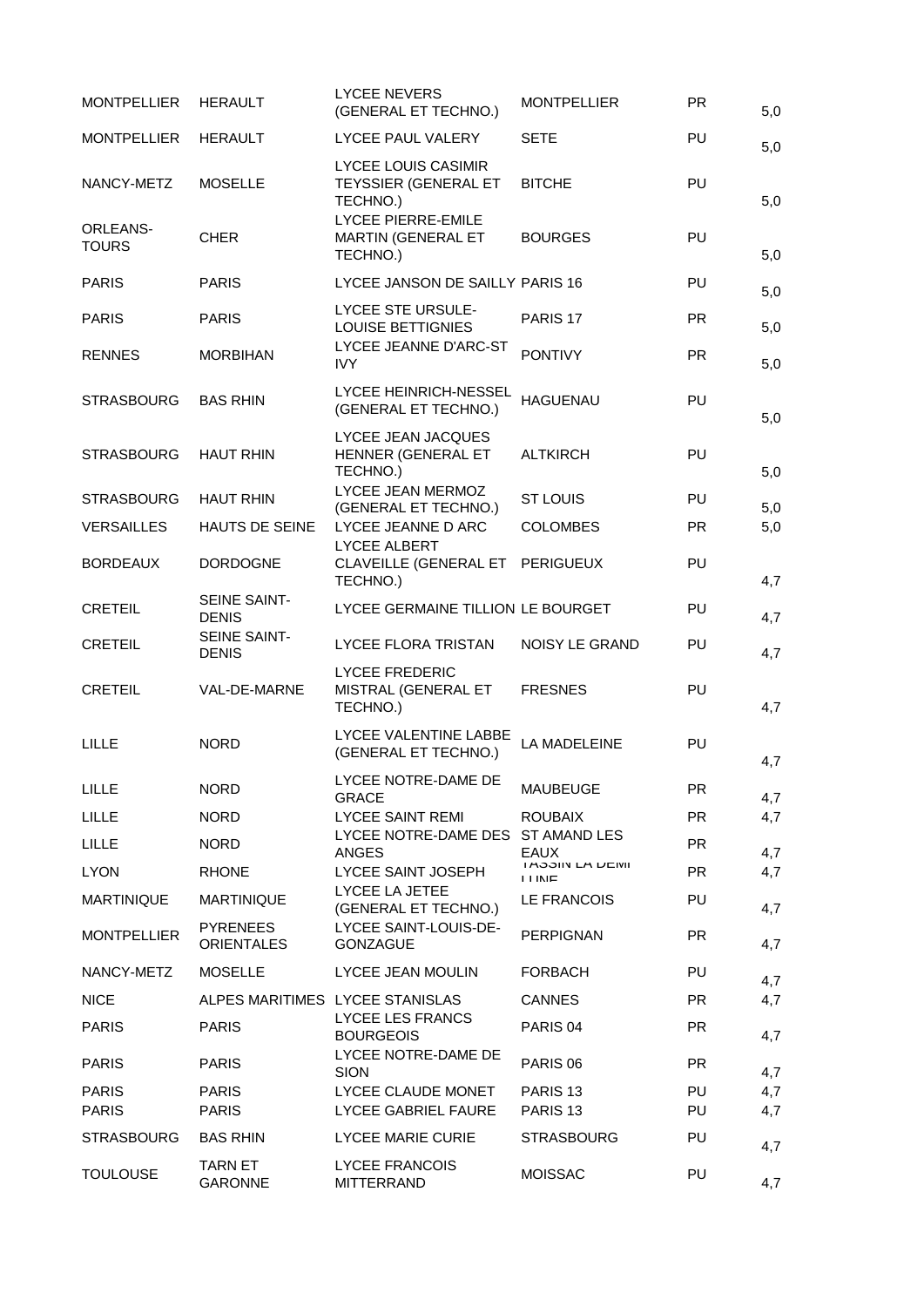| <b>VERSAILLES</b>                  | <b>ESSONNE</b>                    | LYCEE NOTRE DAME DE<br>SION (GENERAL ET<br>TECHNO.) | <b>EVRY</b><br><b>COURCOURONNE</b><br>S | <b>PR</b> | 4,7 |
|------------------------------------|-----------------------------------|-----------------------------------------------------|-----------------------------------------|-----------|-----|
| <b>VERSAILLES</b>                  | <b>YVELINES</b>                   | LYCEE NOTRE DAME                                    | <b>VERNEUIL SUR</b><br><b>SEINE</b>     | <b>PR</b> | 4,7 |
| AIX-MARSEILLE                      | <b>BOUCHES DU</b><br><b>RHONE</b> | LYCEE LACORDAIRE                                    | MARSEILLE 13                            | <b>PR</b> | 4,3 |
| AIX-MARSEILLE                      | <b>BOUCHES DU</b><br><b>RHONE</b> | <b>LYCEE SAINT EXUPERY</b>                          | <b>MARSEILLE 15</b>                     | PU        | 4,3 |
| AIX-MARSEILLE                      | <b>BOUCHES DU</b><br><b>RHONE</b> | LYCEE ALPHONSE<br><b>DAUDET</b>                     | <b>TARASCON</b>                         | PU        | 4,3 |
| AIX-MARSEILLE VAUCLUSE             |                                   | LYCEE LUCIE AUBRAC                                  | <b>BOLLENE</b>                          | PU        | 4,3 |
| <b>BORDEAUX</b>                    | <b>LANDES</b>                     | LYCEE ST JACQUES DE<br><b>COMPOSTELLE</b>           | <b>DAX</b>                              | <b>PR</b> | 4,3 |
| <b>BORDEAUX</b>                    | LOT ET GARONNE                    | <b>LYCEE STENDHAL</b>                               | <b>AIGUILLON</b>                        | PU        | 4,3 |
| <b>CLERMONT-</b><br><b>FERRAND</b> | <b>HAUTE LOIRE</b>                | LYCEE NOTRE DAME DU<br><b>CHATEAU</b>               | <b>MONISTROL SUR</b><br><b>LOIRE</b>    | <b>PR</b> | 4,3 |
| <b>CORSE</b>                       | <b>HAUTE CORSE</b>                | PENSIONNAT JEANNE D<br>ARC                          | <b>BASTIA</b>                           | <b>PR</b> | 4,3 |
| <b>CRETEIL</b>                     | SEINE SAINT-<br><b>DENIS</b>      | LYCEE HENRI WALLON                                  | <b>AUBERVILLIERS</b>                    | PU        | 4,3 |
| <b>CRETEIL</b>                     | SEINE SAINT-<br><b>DENIS</b>      | LYCEE JACQUES BREL                                  | LA COURNEUVE                            | PU        | 4,3 |
| <b>CRETEIL</b>                     | SEINE SAINT-<br><b>DENIS</b>      | <b>LYCEE JEAN JAURES</b>                            | <b>MONTREUIL</b>                        | PU        | 4,3 |
| <b>CRETEIL</b>                     | SEINE SAINT-<br><b>DENIS</b>      | <b>LYCEE FRANCOISE</b><br><b>CABRINI</b>            | NOISY LE GRAND                          | <b>PR</b> | 4,3 |
| <b>CRETEIL</b>                     | SEINE SAINT-<br><b>DENIS</b>      | LYCEE BLAISE CENDRARS<br>(GENERAL ET TECHNO.)       | <b>SEVRAN</b>                           | PU        | 4,3 |
|                                    |                                   |                                                     |                                         |           |     |
| <b>CRETEIL</b>                     | VAL-DE-MARNE                      | ENSEMBLE SAINTE MARIE CRETEIL                       |                                         | <b>PR</b> | 4,3 |
| <b>GRENOBLE</b>                    | <b>ISERE</b>                      | LYCEE PABLO NERUDA<br>(GENERAL ET TECHNO.)          | <b>ST MARTIN D</b><br><b>HERES</b>      | PU        | 4,3 |
| <b>LA REUNION</b>                  | <b>REUNION</b>                    | LYCEE ANTOINE ROUSSIN ST LOUIS                      |                                         | PU        | 4,3 |
| LILLE                              | <b>NORD</b>                       | LYCEE JEAN-BAPTISTE<br>COROT                        | <b>DOUAI</b>                            | PU        | 4,3 |
| <b>LILLE</b>                       | <b>NORD</b>                       | LYCEE PIERRE FOREST<br>(GENERAL ET TECHNO.)         | <b>MAUBEUGE</b>                         | PU        | 4,3 |
| <b>LILLE</b>                       | PAS DE CALAIS                     | <b>LYCEE SAINT PIERRE</b>                           | <b>CALAIS</b>                           | <b>PR</b> | 4,3 |
| <b>MONTPELLIER</b>                 | <b>HERAULT</b>                    | LYCEE FERDINAND<br><b>FABRE</b>                     | <b>BEDARIEUX</b>                        | PU        | 4,3 |
| <b>MONTPELLIER</b>                 | <b>HERAULT</b>                    | LYCEE NOTRE DAME DE<br><b>LA MERCI</b>              | <b>MONTPELLIER</b>                      | <b>PR</b> | 4,3 |
| <b>NANTES</b>                      | <b>MAYENNE</b>                    | LYCEE HAUTE FOLLIS                                  | LAVAL                                   | <b>PR</b> | 4,3 |
| <b>NICE</b>                        | <b>ALPES MARITIMES</b>            | LYCEE AMIRAL DE<br><b>GRASSE</b>                    | <b>GRASSE</b>                           | PU        | 4,3 |
| <b>NICE</b>                        | <b>VAR</b>                        | <b>LYCEE ROUVIERE</b><br>(GENERAL ET TECHNO.)       | <b>TOULON</b>                           | PU        | 4,3 |
| <b>PARIS</b>                       | <b>PARIS</b>                      | LYCEE SOPHIE GERMAIN                                | PARIS <sub>04</sub>                     | PU        | 4,3 |
| <b>PARIS</b>                       | <b>PARIS</b>                      | <b>LYCEE ROCROY SAINT-</b><br>VINCENT DE PAUL       | PARIS <sub>10</sub>                     | <b>PR</b> | 4,3 |
| <b>PARIS</b>                       | <b>PARIS</b>                      | LYCEE E. NAPOLEON ST<br>PIERRE FOURIER              | PARIS <sub>12</sub>                     | <b>PR</b> | 4,3 |
| <b>PARIS</b>                       | <b>PARIS</b>                      | LYCEE BLOMET                                        | PARIS <sub>15</sub>                     | <b>PR</b> | 4,3 |
| <b>PARIS</b>                       | <b>PARIS</b>                      | <b>LYCEE BUFFON</b><br><b>INSTITUTION STE</b>       | PARIS <sub>15</sub>                     | PU        | 4,3 |